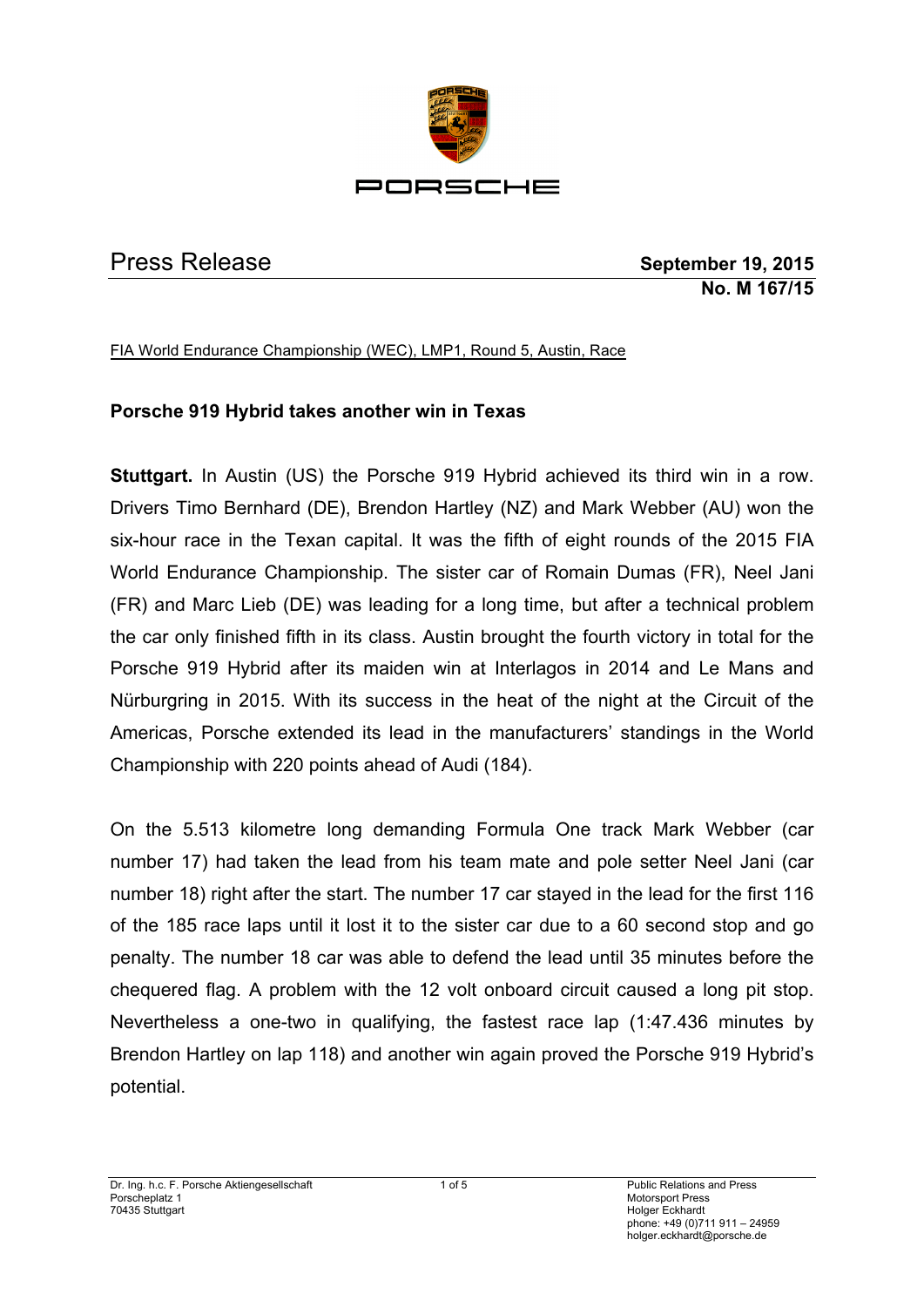#### **How the race went for car number 17:**

Mark Webber starts from P2 and overtakes Neel Jani in turn one. After 28 laps the Australian pits for the first time and hands over the car to Brendon Hartley. After 57 laps Webber takes over again. When he comes in for his second pit stop after 88 laps, he overshoots the spot in the pit lane and needs to be pushed back. Timo Bernhard jumps in for a double stint and continues leading. After 116 laps he has to take a 60 second stop and go penalty and continues in second position behind the sister car. After 119 laps Timo comes in for the regular pit stop and stays in the car. After 148 laps Brendon takes over again. After a final splash and dash on lap 171 he brings the winning car home.

#### **How the race went for car number 18:**

Pole setter Neel Jani drops back to second after Mark Webber's attack. After 27 laps he hands over to Marc Lieb, who then gives the car to Romain Dumas after 56 laps. The Frenchman loses some time during a "Full Course Yellow" due to a slow car in front of him. With a gap of half a minute to the leading sister car, Dumas hands over the car to Jani after 86 laps. While the other car takes its stop and go penalty, the Swiss takes the lead. He refuels on lap 118. At the end of lap 148 Dumas jumps in again. After 167 laps the leading car is called into the pits because of an electric problem. It was only able to be sent out on the track again for the final lap of the race.

#### **Quotes after the race:**

**Wolfgang Hatz, Board Member Research and Development:** "It was an almost perfect race. Certainly we have lost out on a chance of a one-two today, but we are still happy to have won this race."

**Fritz Enzinger, Vice President LMP1:** "This was a well deserved race win. For almost the entire distance we were defending a one-two lead. To have the problem with the second car in the final hour is bitter, but we have to cope with it and take it as another new experience for our young team. We will soon travel to Fuji and try to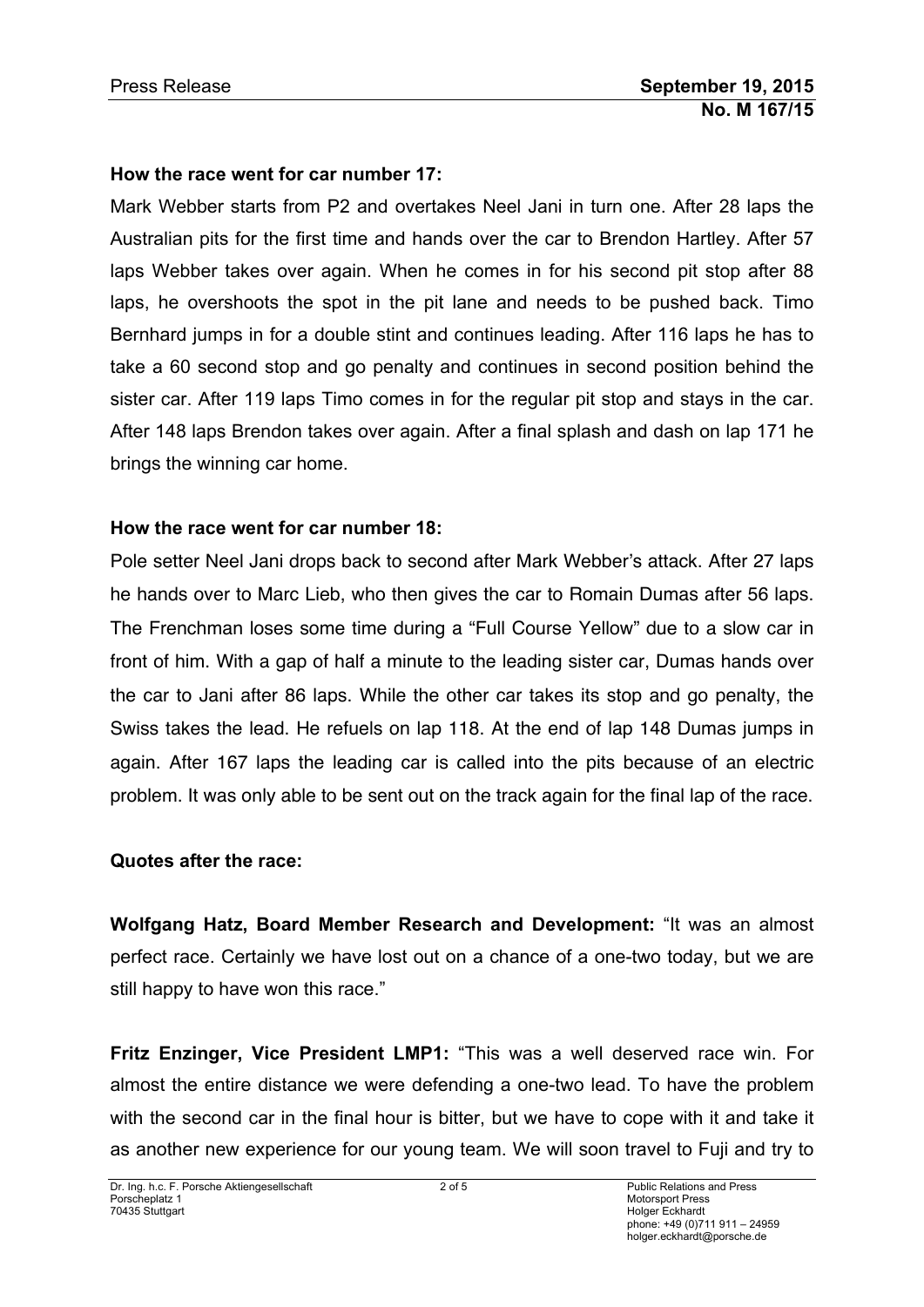get both Porsches on the podium again to further extend our position in the championship."

**Andreas Seidl, Team Principal:** "Three race wins in a row is a sensational tally for our young squad. We have mastered the challenges the high temperatures placed on the cars, drivers and the team. The Michelin tyres did an outstanding job at these temperatures here. A big thank you to everybody. The technical problem was a shame for our number 18 guys, but still we managed to extend our lead in the manufacturers' standings. Compared to last year, we clearly made a step forward with our car and were dominating the race here in Austin. This makes us very positive for the races to come."

# **Drivers Porsche 919 Hybrid number 17**

**Timo Bernhard (34, Germany):** "It was an exciting race. When we had the stop and go penalty in the beginning it looked pretty much as if we would have bad luck today. We had dropped back to second, but in the end we still won the race and earned points for the championship. For a long time it looked like another one-two result for Porsche."

**Brendon Hartley (25, New Zealand):** "I am over the moon that we have finally won a race. Our 919 was perfect right from the first free practice session here. Mark did a great job in his first stint, we were unlucky with the penalty but the crew was so quick that we were still able to win."

**Mark Webber (39, Australia):** "I had a super start, got the braking point for turn one perfectly right and passed Neel. Everything went really well except for my second pit stop. In this very wide pit lane I overshot our garage. When it comes to double stints – Timo is the man. Hats off."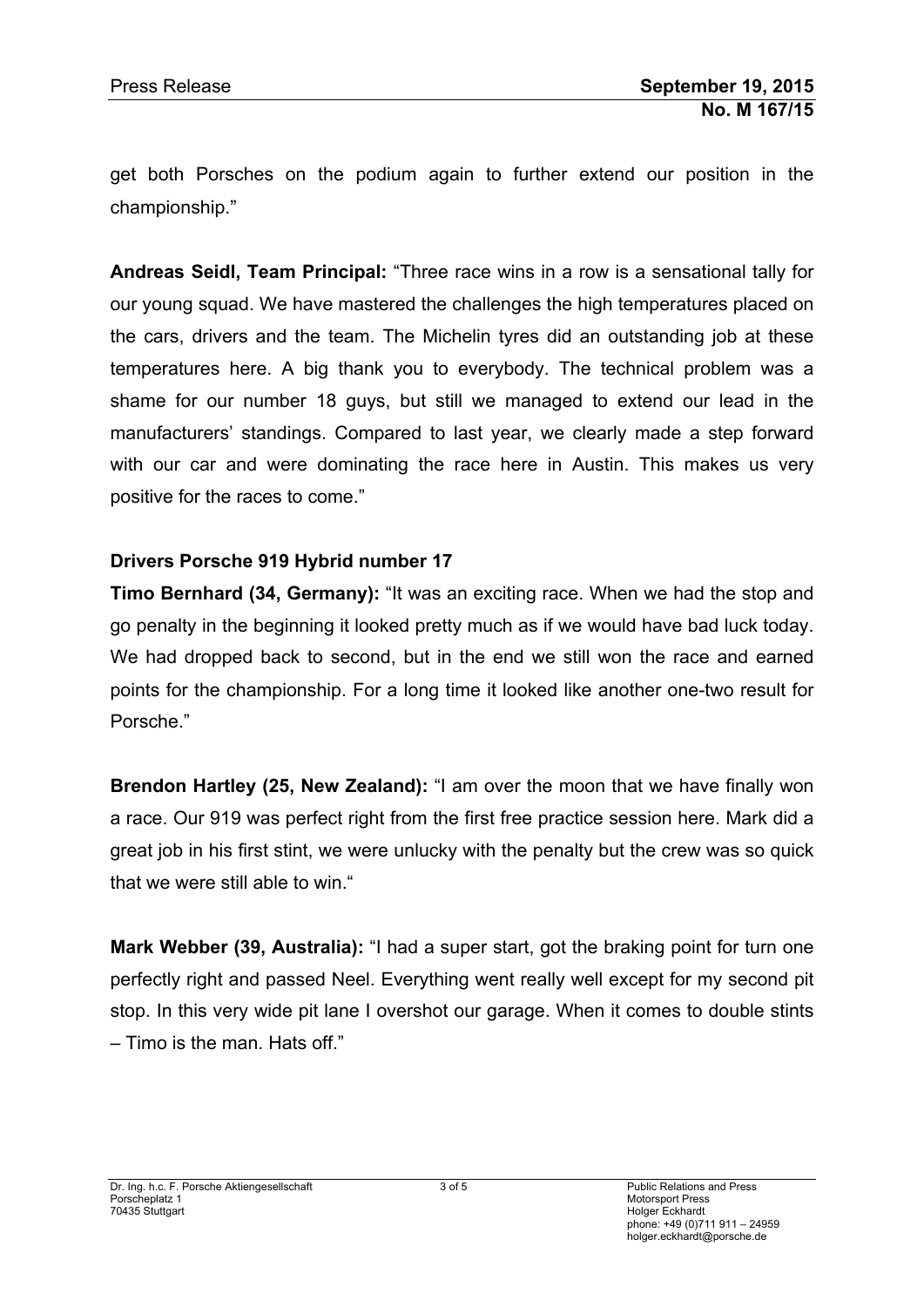## **Drivers Porsche 919 Hybrid number 18**

**Romain Dumas (37, France):** "Shortly before we had this electronic failure the car was already behaving strangely. We had been trying to fix it by changing settings from the cockpit, but it didn't work."

**Neel Jani (31, Switzerland):** "Mark's attack after the start was okay. That's racing and it worked out because I allowed it to. In the beginning I had a different tyre compound to him. They were good when I had a clear lap, but difficult in traffic. Driving in the dark wasn't easy. Because of the traffic with the cars you are lapping, you can easily suddenly have a lap time five seconds slower."

**Marc Lieb (35, Germany):** "We had an electrical problem and don't know yet exactly what it was. We were able to spot it on the telemetry and that's what allowed us to bring the car into the box. We are very disappointed."

## **Race result 6 hours of Austin (USA):**

- 1. Bernhard/Hartley/Webber (DE/NZ/AU), Porsche 919 Hybrid, 185 laps
- 2. Fässler/Lotterer/Tréluyer (CH/DE/FR), Audi R18 e-tron quattro, 1:06.840 min
- 3. Di Grassi/Duval/Jarvis (BR/FR/GB), Audi R18 e-tron quattro, 1 lap
- 4. Davidson/Buemi/Nakajima (GB/CH/JP), Toyota TS040 Hybrid, 2 laps
- 12. Dumas/Jani/Lieb (FR/CH/DE), Porsche 919 Hybrid, 17 laps

## **FIA World Endurance Championship (WEC), after 5 of 8 rounds,**

## **Drivers:**

- 1. Lotterer/Tréluyer/Fässler (DE/FR/CH), Audi, 113
- 2. Bernhard/Hartley/Webber (DE/NZ/AU), Porsche 103
- 3. Dumas/Jani/Lieb (F/CH/D), Porsche, 77.5
- 4. Di Grassi/Duval/Jarvis (BR/FR/GB), Audi, 67
- 4. Tandy (GB), Porsche & Oreca, 66
- 5. Bamber/Hülkenberg (NZ/DE), Porsche, 58